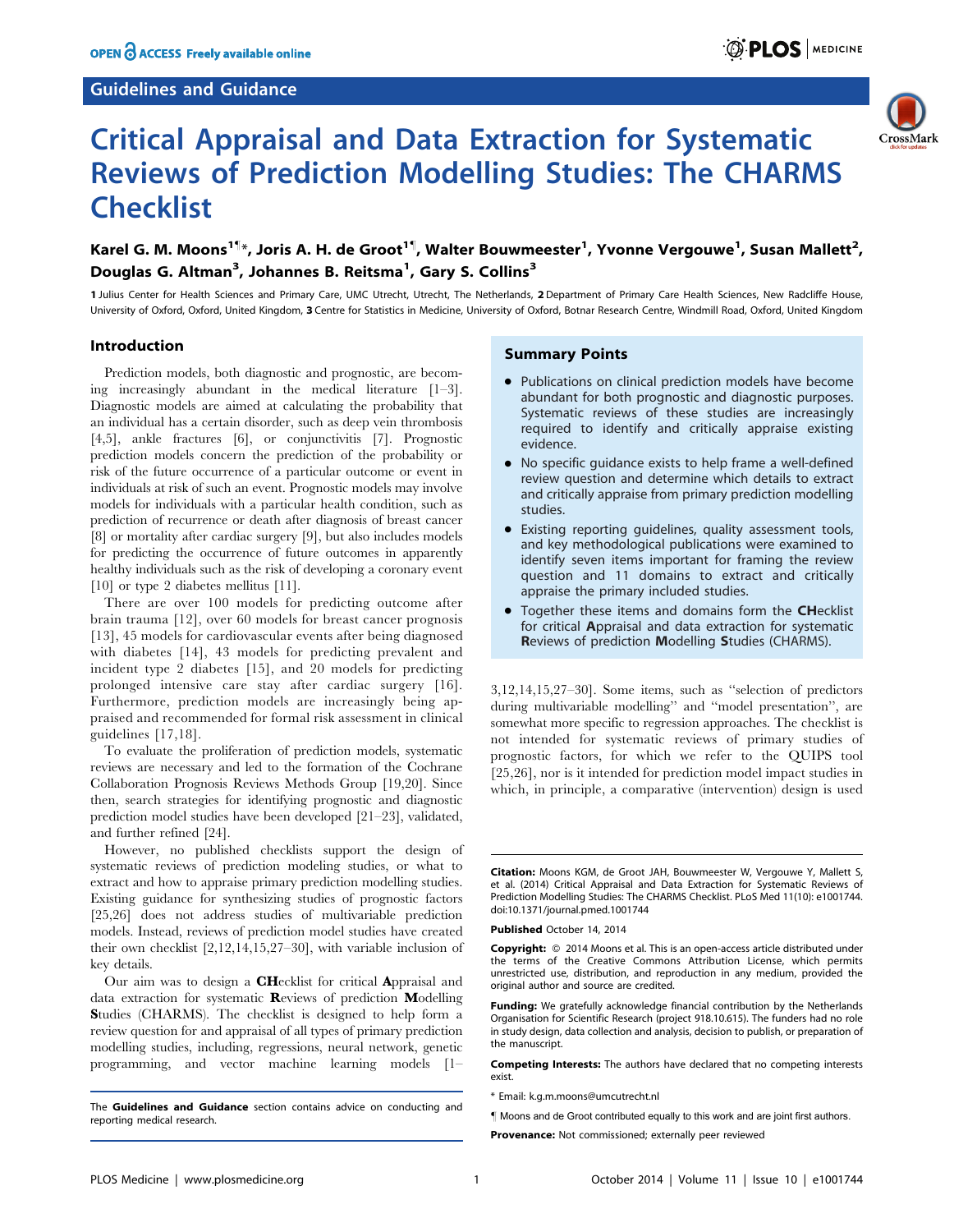## Box 1. Types of Prediction Modelling Studies

- Prediction model development studies without external validation aim to develop a prognostic or diagnostic prediction model from the dataset at hand: the development set. Such studies commonly aim to identify important predictors for the outcome under study, assign mutually adjusted weights per predictor in a multivariable analysis, develop a final prediction model, and quantify the predictive performance (e.g., discrimination, calibration, classification) of that model in the development set. As model overfitting may occur, particularly in small datasets, development studies ideally include internal validation using some form of data re-sampling techniques, such as bootstrapping, jack-knife, or cross-validation, to quantify any optimism in the predictive performance of the developed model.
- Prediction model development studies with external validation in independent data have the same aim as the previous type, but the development of the model is followed by quantifying the model's predictive performance in participant data external to the development dataset. This may be done in participant data collected by the same investigators, commonly using the same predictor and outcome definitions and measurements, but from a later time period (temporal or narrow validation), or by other investigators in another hospital or country (geographical or broad validation).
- External model validation studies with or without model updating aim to assess and compare the predictive performance of an existing prediction model using new participant data that were not used to develop the prediction model and possibly adjust or update the model in case of poor performance based on the validation data.

Prediction studies exploring which predictors independently contribute to the prediction of a particular prognostic or diagnostic outcome as well as studies aimed at quantifying the impact of using a prediction model (on, e.g., clinical decision making, patient outcomes, or costeffectiveness of care) relative to not using the model may also be considered in a systematic review of prognostic and diagnostic prediction models [2]. However, data extraction and critical appraisal of those types of prediction studies is very different as they have different aims, designs, and reporting issues compared to studies developing or validating prediction models. Therefore, here we explicitly focus on reviews of studies aimed at developing, validating, or updating a prediction model.

[1,31,32]. Box 1 shows the types of prediction modelling studies for which the CHARMS checklist was developed.

## Development of the Checklist

We developed our checklist based on published risk of bias tools, existing critical appraisal checklists for systematic reviews of randomised therapeutic trials and diagnostic test accuracy research, methodological recommendations for conduct and reporting of prediction model research, and data extraction sheets used in published reviews of prediction modelling studies after contacting authors.

First, we reviewed the existing reporting guidelines for other types of clinical research including CONSORT, REMARK, STARD, STROBE, GRIPS [33–37] and for the reporting of systematic reviews (PRISMA) [38]. Furthermore, we considered existing quality assessment tools including the Cochrane Risk of Bias tool [39] for randomised therapeutic studies, QUADAS (and QUADAS-2) for diagnostic accuracy studies [40,41], and the QUIPS checklist for appraisal of prognostic factor studies [25,26]. We then reviewed published systematic reviews of prediction models and prognostic factor studies, along with the checklists or quality appraisal criteria used in those reviews [12,27–29,42–46]. Finally, we identified key methodological literature discussing recommended approaches for the design, conduct, analysis, and reporting of prediction models, followed by a search of the corresponding reference lists [3,19,31,32,37,47–59].

Initial pilot versions of this checklist were presented and discussed at the annual Cochrane Prognosis Methods Group meetings and workshops from 2010–2014, held during the Cochrane Collaboration Colloquia, and modified based on feedback received during these meetings. Consecutive iterations of the checklist were applied, tested, and modified in various systematic reviews of prediction models [2,14–16,29,60–62], which ultimately led to the current checklist. For the actual reporting of systematic reviews of prediction models, we refer to the PRISMA statement [38].

## The Checklist

The checklist contains two parts. Table 1 summarises key items to guide the framing of the review aim, search strategy, and study inclusion and exclusion criteria. Table 2 and Text S1 describe the overall domains and specific items within each domain to extract from the reports of primary prediction modelling studies in light of the review question, with a view to evaluate risk of bias and applicability.

Risk of bias refers to the extent that flaws in the design, conduct, and analysis of the primary prediction modelling study lead to biased, often overly optimistic, estimates of predictive performance measures such as model calibration, discrimination, or (re)classification (usually due to overfitted models). Applicability refers to the extent to which the primary study matches the review question, and thus is applicable for the intended use of the reviewed prediction model(s) in the target population.

## Guidance to frame the review question, search strategy, and study inclusion and exclusion criteria

Table 1 addresses seven key issues (i.e., prognostic versus diagnostic prediction model, intended scope of the review, type of prediction modelling studies [see also Box 1], target population to whom the prediction model applies, outcome to be predicted, time span of the prediction, and intended moment of using the model) that are helpful for systematic reviewers to frame the review question and design the review. A focused review question enables researchers to develop a tailored search strategy and to define the inclusion and exclusion criteria—and thus the applicability—of primary studies included in the review.

At the outset, the reviewer should decide whether the aim is to review prognostic or diagnostic models (item 1) and define the scope of the review (item 2). It is then important to decide whether to include model development studies, model validation studies, or both (item 3 and Box 1). For example, if the review aims to assess the performance of a specific prediction model, then only external validation studies of that model are applicable for the review.

Defining the target population of the prediction model(s) under review (item 4) and the outcome(s) to be predicted (item 5) are related items that are particularly important to indicate the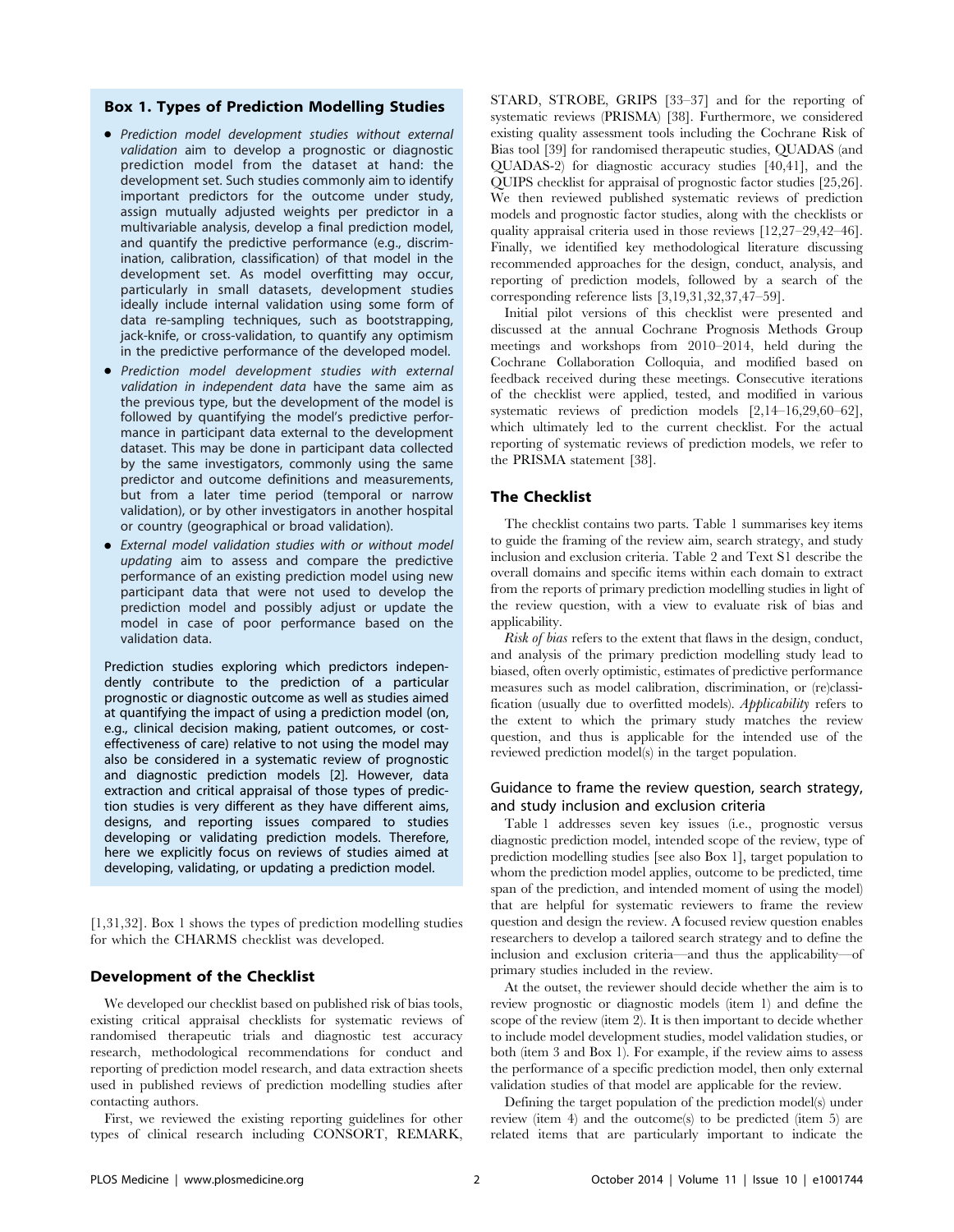Table 1. Key items to guide the framing of the review aim, search strategy, and study inclusion and exclusion criteria.

| Item                                                         | <b>Comments and examples</b>                                                                      |  |  |
|--------------------------------------------------------------|---------------------------------------------------------------------------------------------------|--|--|
| 1. Prognostic versus diagnostic prediction model             | Define whether the aim is to review models to predict:                                            |  |  |
|                                                              | • Future events: prognostic prediction models                                                     |  |  |
|                                                              | • Current (disease) status: diagnostic prediction models                                          |  |  |
| 2. Intended scope of the review                              | Define intended scope of the review and intended purpose of the models reviewed in it. Examples:  |  |  |
|                                                              | • Models to inform physicians' therapeutic decision making                                        |  |  |
|                                                              | • Models to inform referral to or withholding from invasive diagnostic testing                    |  |  |
| 3. Type of prediction modelling studies (see also Box 1)     | Define the type of prediction modelling studies to include. Examples of study types (Box 1):      |  |  |
|                                                              | · Prediction model development without external validation in independent data                    |  |  |
|                                                              | · Prediction model development with external validation in independent data                       |  |  |
|                                                              | • External model validation, possibly with model updating                                         |  |  |
| 4. Target population to whom the prediction<br>model applies | Define the target population relevant to the review scope. Examples:                              |  |  |
|                                                              | • Women with diagnosed breast cancer                                                              |  |  |
|                                                              | • Healthy adult men in the general population                                                     |  |  |
| 5. Outcome to be predicted                                   | Define the outcome of interest to be predicted:                                                   |  |  |
|                                                              | · Specific future event, such as a fatal or non-fatal coronary heart disease                      |  |  |
|                                                              | • Specific diagnostic target disease, such as presence of lung embolism                           |  |  |
| 6. Time span of prediction                                   | Define over what specific time period the outcome is predicted (prognostic models only). Example: |  |  |
|                                                              | • Event within a specific time interval, such as event within 3 months, 1 year, or 10 years       |  |  |
| 7. Intended moment of using the model                        | The systematic review may focus on models to be used at a specific moment in time. Examples:      |  |  |
|                                                              | • Models to be used at the moment of diagnosis of a particular disease                            |  |  |
|                                                              | • Models to be used preoperatively to predict the risk of postoperative complications             |  |  |
|                                                              | • Models to be used in asymptomatic adults to detect undiagnosed type 2 diabetes mellitus         |  |  |

doi:10.1371/journal.pmed.1001744.t001

potential usefulness and application of the review results. For example, relevance to physicians and patients is enhanced by models that predict patient-relevant outcomes, such as death, pain, or recurrence of disease, rather than those that predict process outcomes such as duration of hospital stay or intermediate outcomes, except when there is a clear and established causal association with a subsequent patient-relevant outcome (e.g., predicting CD4 count instead of complications in patients with HIV [47]).

Prognostic models commonly have a better predictive accuracy for short-term outcomes than for long-term outcomes (item 6) [63]. However, predicting long-term outcomes may sometimes be more relevant from a patient perspective, though this is obviously questionable in very elderly individuals [64].

Finally, clarifying when the model is intended to be used is important to define what sorts of models are relevant for the review (item 7). Models that incorporate predictors collected after this predefined time point are inappropriate. For example, if the aim is to review prognostic models to preoperatively predict the risk of developing post-operative pain within 48 hours after hip surgery, studies including intraoperative characteristics are not useful.

In Box 2 we give various examples of potential review questions of both prognostic and diagnostic models.

#### Relevant items to extract from individual studies

The key items to be extracted from each primary study are grouped within 11 domains. Similar to critical appraisal checklists for systematic reviews of randomised therapeutic and diagnostic accuracy studies, these address potential sources of bias in the primary studies and issues that may affect the applicability of the results in relation to the intended use of the prediction models.

Source of data. Data from cohort, nested case-control, or case-cohort studies are recommended for prognostic model development and validation studies, and cross-sectional designs for diagnostic modelling studies [47,58,59,65–67]. Clearly, a prospective cohort design is preferable, as it enables optimal measurement of predictors and outcome. However, prospective studies evaluating (validating) the performance of an existing model predicting a long-term outcome, e.g., ten-year survival, may be too costly or the results insufficiently timely. Retrospective cohorts typically have a longer follow-up period, but usually at the expense of poorer data quality and unmeasured predictors [13]. A non-nested case-control design, as opposed to a nested casecontrol or case-cohort design, is inappropriate for developing a prediction model since the design does not enable calculation of absolute risks and thus yields incorrect estimates of model intercept or baseline hazard [65–68].

Randomised trials are a specific form of a prospective cohort study and thus share its advantages. However, restrictive eligibility criteria for entry into the trial may hamper generalizability of the prediction model. Furthermore, treatments shown to be effective in the trial should be acknowledged and possibly accounted for in the prediction model, as they may affect the predictive accuracy of the prognostic model [47,56]. Finally, data from existing registries (e.g., administrative or routine care hospital databases) are increasingly used in prediction modelling studies. However, such databases are especially prone to missing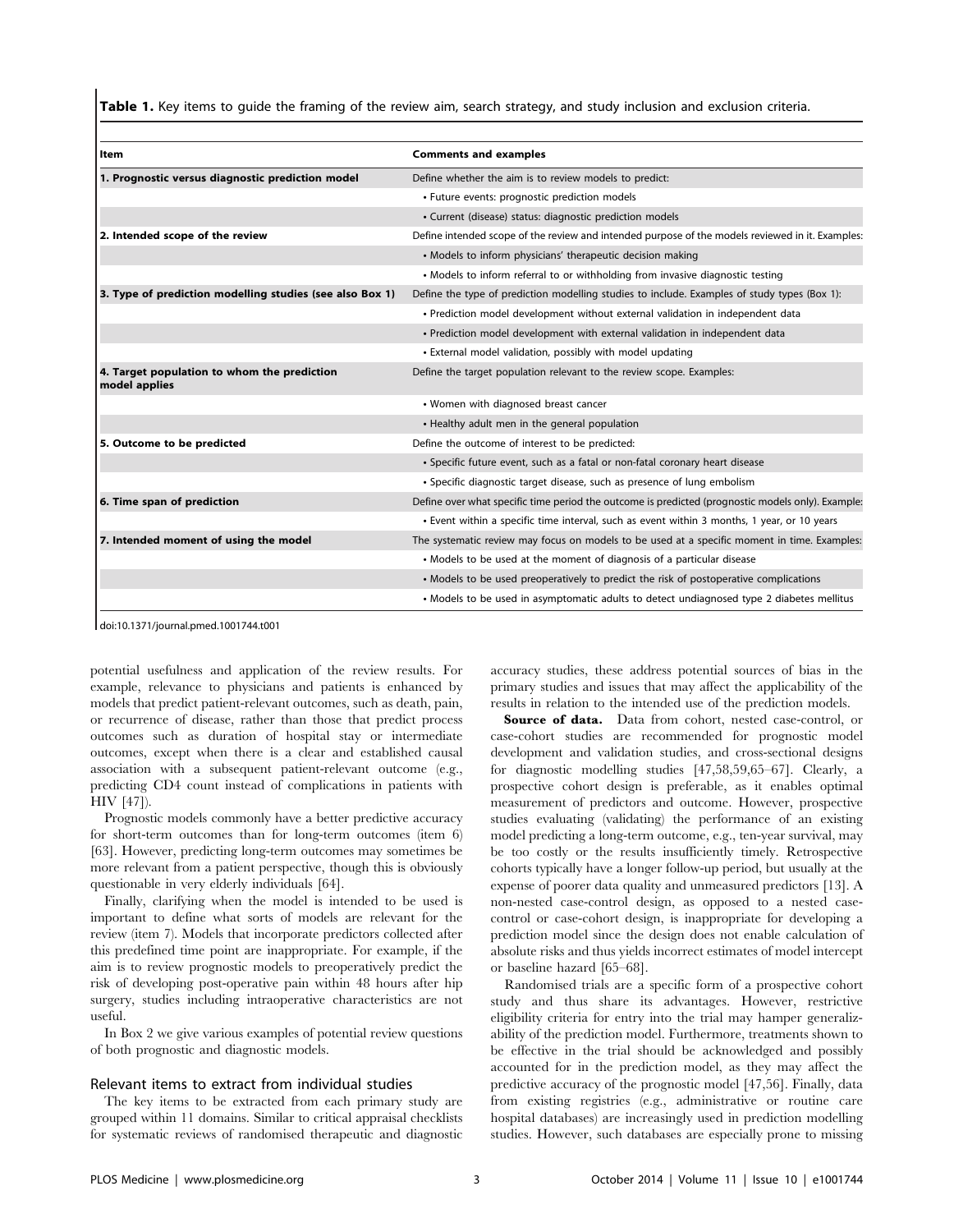Table 2. Relevant items to extract from individual studies in a systematic review of prediction models for purposes of description or assessment of risk of bias or applicability.

| Domain                                          | Key items                                                                                                                                                                                                                                                                       | General      | <b>Applicability</b> | <b>Risk of</b><br>bias |
|-------------------------------------------------|---------------------------------------------------------------------------------------------------------------------------------------------------------------------------------------------------------------------------------------------------------------------------------|--------------|----------------------|------------------------|
| Source of data                                  | • Source of data (e.g., cohort, case-control, randomised trial participants,<br>or registry data)                                                                                                                                                                               |              | X                    | $\mathsf{X}$           |
| <b>Participants</b>                             | • Participant eligibility and recruitment method (e.g., consecutive participants,<br>location, number of centres, setting, inclusion and exclusion criteria)                                                                                                                    | Χ            | X                    |                        |
|                                                 | • Participant description                                                                                                                                                                                                                                                       | $\mathsf{X}$ | X                    |                        |
|                                                 | • Details of treatments received, if relevant                                                                                                                                                                                                                                   |              | X                    | X                      |
|                                                 | • Study dates                                                                                                                                                                                                                                                                   | X            | X                    |                        |
| Outcome(s) to be<br>predicted                   | • Definition and method for measurement of outcome                                                                                                                                                                                                                              |              | X                    | X                      |
|                                                 | • Was the same outcome definition (and method for measurement) used<br>in all patients?                                                                                                                                                                                         |              |                      | X                      |
|                                                 | • Type of outcome (e.g., single or combined endpoints)                                                                                                                                                                                                                          | Χ            | X                    |                        |
|                                                 | • Was the outcome assessed without knowledge of the candidate<br>predictors (i.e., blinded)?                                                                                                                                                                                    |              |                      | X                      |
|                                                 | • Were candidate predictors part of the outcome (e.g., in panel<br>or consensus diagnosis)?                                                                                                                                                                                     |              |                      | X                      |
|                                                 | • Time of outcome occurrence or summary of duration of follow-up                                                                                                                                                                                                                |              | X                    |                        |
| <b>Candidate predictors</b><br>(or index tests) | • Number and type of predictors (e.g., demographics, patient history,<br>physical examination, additional testing, disease characteristics)                                                                                                                                     | Χ            |                      |                        |
|                                                 | • Definition and method for measurement of candidate predictors                                                                                                                                                                                                                 |              | X                    | $\mathsf{X}$           |
|                                                 | • Timing of predictor measurement (e.g., at patient presentation,<br>at diagnosis, at treatment initiation)                                                                                                                                                                     |              | X                    |                        |
|                                                 | • Were predictors assessed blinded for outcome, and for each other (if relevant)?                                                                                                                                                                                               |              |                      | X                      |
|                                                 | • Handling of predictors in the modelling (e.g., continuous, linear,<br>non-linear transformations or categorised)                                                                                                                                                              |              |                      | X                      |
| Sample size                                     | • Number of participants and number of outcomes/events                                                                                                                                                                                                                          | X            |                      |                        |
|                                                 | • Number of outcomes/events in relation to the number of candidate predictors<br>(Events Per Variable)                                                                                                                                                                          |              |                      | X                      |
| <b>Missing data</b>                             | • Number of participants with any missing value (include<br>predictors and outcomes)                                                                                                                                                                                            | X            |                      | X                      |
|                                                 | • Number of participants with missing data for each predictor                                                                                                                                                                                                                   |              |                      | Χ                      |
|                                                 | • Handling of missing data (e.g., complete-case analysis, imputation,<br>or other methods)                                                                                                                                                                                      |              |                      | X                      |
| <b>Model development</b>                        | • Modelling method (e.g., logistic, survival, neural networks, or<br>machine learning techniques)                                                                                                                                                                               | Χ            |                      |                        |
|                                                 | • Modelling assumptions satisfied                                                                                                                                                                                                                                               |              |                      | X                      |
|                                                 | • Method for selection of predictors for inclusion in multivariable modelling<br>(e.g., all candidate predictors, pre-selection based on unadjusted association<br>with the outcome)                                                                                            |              |                      | X                      |
|                                                 | • Method for selection of predictors during multivariable modelling (e.g.,<br>full model approach, backward or forward selection) and criteria used<br>(e.g., p-value, Akaike Information Criterion)                                                                            |              |                      | X                      |
|                                                 | · Shrinkage of predictor weights or regression coefficients (e.g., no shrinkage,<br>uniform shrinkage, penalized estimation)                                                                                                                                                    |              | X                    | X                      |
| <b>Model performance</b>                        | • Calibration (calibration plot, calibration slope, Hosmer-Lemeshow test)<br>and Discrimination (C-statistic, D-statistic, log-rank) measures with<br>confidence intervals                                                                                                      |              | X                    |                        |
|                                                 | • Classification measures (e.g., sensitivity, specificity, predictive values, net<br>reclassification improvement) and whether a priori cut points were used                                                                                                                    |              |                      | Χ                      |
| <b>Model evaluation</b>                         | • Method used for testing model performance: development dataset only<br>(random split of data, resampling methods, e.g., bootstrap or cross-validation,<br>none) or separate external validation (e.g., temporal, geographical, different<br>setting, different investigators) |              |                      | X                      |
|                                                 |                                                                                                                                                                                                                                                                                 |              |                      |                        |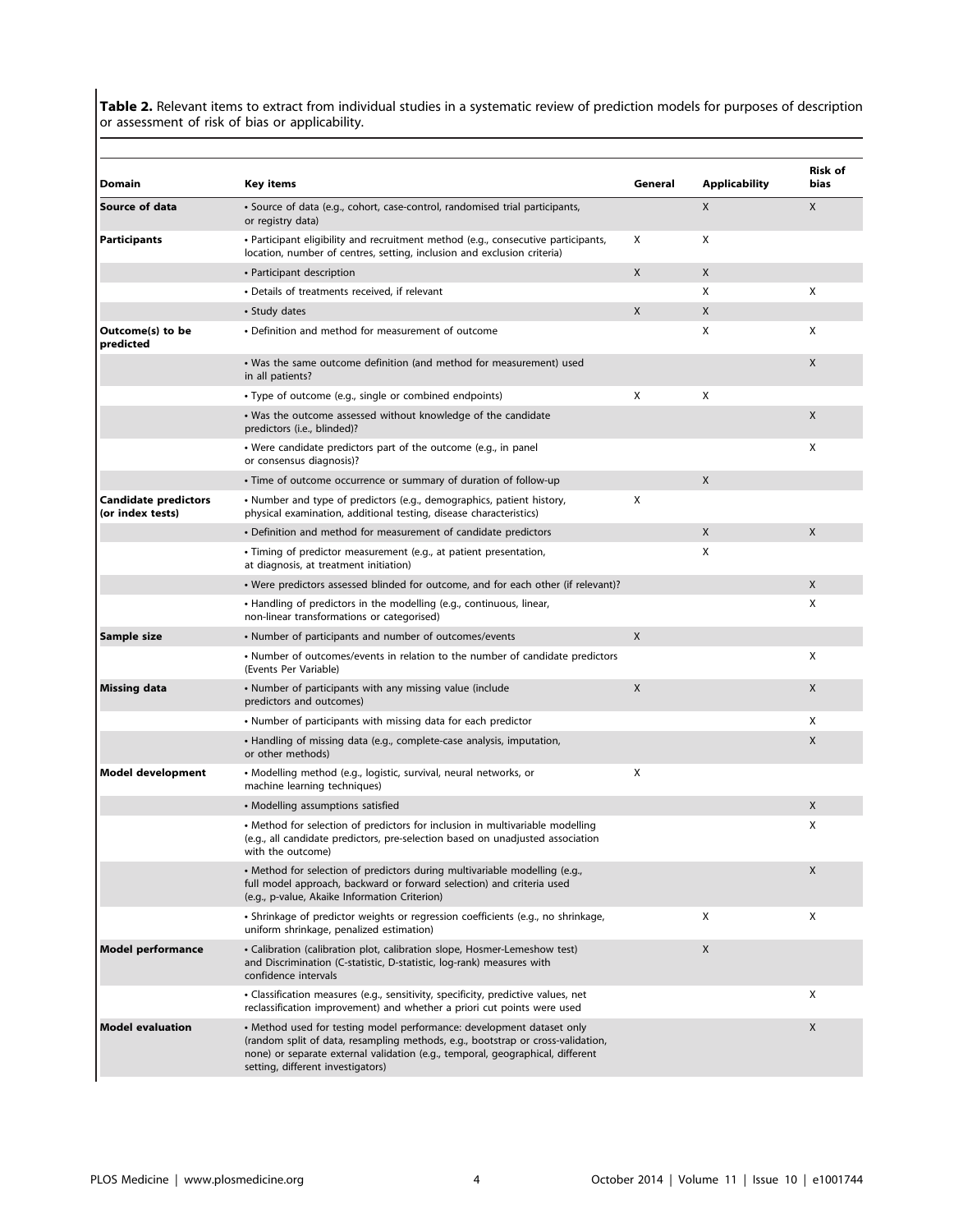#### Table 2. Cont.

| <b>Domain</b>                           | <b>Key items</b>                                                                                                                                                                                                                                               | General      | <b>Applicability</b> | <b>Risk of</b><br><b>bias</b> |
|-----------------------------------------|----------------------------------------------------------------------------------------------------------------------------------------------------------------------------------------------------------------------------------------------------------------|--------------|----------------------|-------------------------------|
|                                         | • In case of poor validation, whether model was adjusted or updated<br>(e.g., intercept recalibrated, predictor effects adjusted, or new predictors<br>added)                                                                                                  |              | X                    | X                             |
| <b>Results</b>                          | • Final and other multivariable models (e.g., basic, extended, simplified)<br>presented, including predictor weights or regression coefficients, intercept,<br>baseline survival, model performance measures (with standard errors or<br>confidence intervals) | $\mathsf{x}$ | $\mathsf{x}$         |                               |
|                                         | • Any alternative presentation of the final prediction models, e.g., sum<br>score, nomogram, score chart, predictions for specific risk subgroups<br>with performance                                                                                          | X            | X                    |                               |
|                                         | • Comparison of the distribution of predictors (including missing data)<br>for development and validation datasets                                                                                                                                             |              |                      | X                             |
| Interpretation and<br><b>Discussion</b> | • Interpretation of presented models (confirmatory, i.e., model useful<br>for practice versus exploratory, i.e., more research needed)                                                                                                                         | X            | X                    |                               |
|                                         | • Comparison with other studies, discussion of generalizability,<br>strengths and limitations                                                                                                                                                                  | X            | X                    |                               |

doi:10.1371/journal.pmed.1001744.t002

data and missing important predictors, which can affect the predictive accuracy and applicability of the resulting prediction model [31,56,58,69].

Participants. The participant recruitment method is important to establish whether the study population is representative of the target population. A review of 83 diagnostic prediction models for detection of ovarian malignancy found that studies often sampled participants non-consecutively [70], increasing the risk of bias due to selective sampling [42,56,71]. Also, it is important to ascertain from the publication whether all included participants were eventually used to develop or validate the prediction model [15,56]. Selective inclusion based on data availability is likely to influence the predictive accuracy of the prediction model, as study data are seldom missing completely at random but are often missing in a selective and biased way (see section below on missing data).

Participant description, including inclusion and exclusion criteria, study setting (e.g., primary or secondary care), and number of centres, is important to allow for proper assessment of the applicability and thus generalizability of the study findings [40,41,56,72]. For reviews of a single model that has been validated in different study samples, differences or heterogeneity in study design, sample characteristics, and setting that will affect the performance of the prediction model should be determined. For example, prediction models developed in secondary care perform less well when evaluated in a primary care setting [73,74]. Reviews of prognostic models for patients with breast cancer [56] and patients with lower back pain [75] have identified that participant characteristics were often poorly reported.

The performance of prediction models may also vary depending on whether the study participants have received any treatment (including self-administered interventions) that may modify the outcome occurrence. It is therefore important to determine whether the review addresses treated or non-treated individuals or both, and whether the treatment effects (i.e., treatment predictors) were handled appropriately in the models. Finally, the dates of participant recruitment provide important information on the technological state of the tests and treatments used, and the lifestyle factors at that time. The predictive accuracy of models may change over time and require periodic updating [76], as was done for the QRISK models [77].

Outcome to be predicted. The definition and measurement of the outcome event (prognostic models) or the target disease (diagnostic models) in the primary studies should correspond to the outcome definition of the systematic review question. Different outcome definitions and measurement methods may lead to differences in study results and are a source of heterogeneity across studies and thus risk of bias. Occasionally a different definition of outcome is intentional to examine the usefulness of a model to predict alternative outcomes. For example, one may intentionally seek to validate for non-fatal events a model originally developed for predicting fatal events. A review of cancer prognostic models found that outcomes were poorly defined in 40% of the studies [60,78]. It was often unclear whether mortality referred to cancer mortality or overall mortality from any cause, and in the definition of disease-free survival it was unclear which events were included.

In diagnostic modelling studies, establishing the presence or absence of the target disease is known as verification by a reference standard. Primary studies on the same target disease frequently use different reference standards which may have different accuracy for determining the true target disease status, potentially compromising the validity of study results; using a suboptimal reference standard may lead to misclassification of the target disease [79– 81].

Some modelling studies use a combined outcome; for example, cardiovascular disease often comprises myocardial infarction, angina, coronary heart disease, stroke, and transient ischaemic stroke. A combined outcome is considered easily translatable to clinical practice or to achieve a higher effective sample size, but could lead to important predictors not being identified, as predictors may have opposite predictive effects in the component outcomes, causing their predictive contributions to cancel each other out. Reviewing and summarising predictors in models using combined outcomes is particularly challenging [82,83]. In studies validating a prediction model for a combined outcome, the number and severity of individual component outcomes may differ markedly from the derivation study, potentially affecting the predictive accuracy of the model in the validation dataset [84]. When available, the systematic review should record the frequency of the individual components in the combined outcome to enable comparison across studies. If this information is not reported in the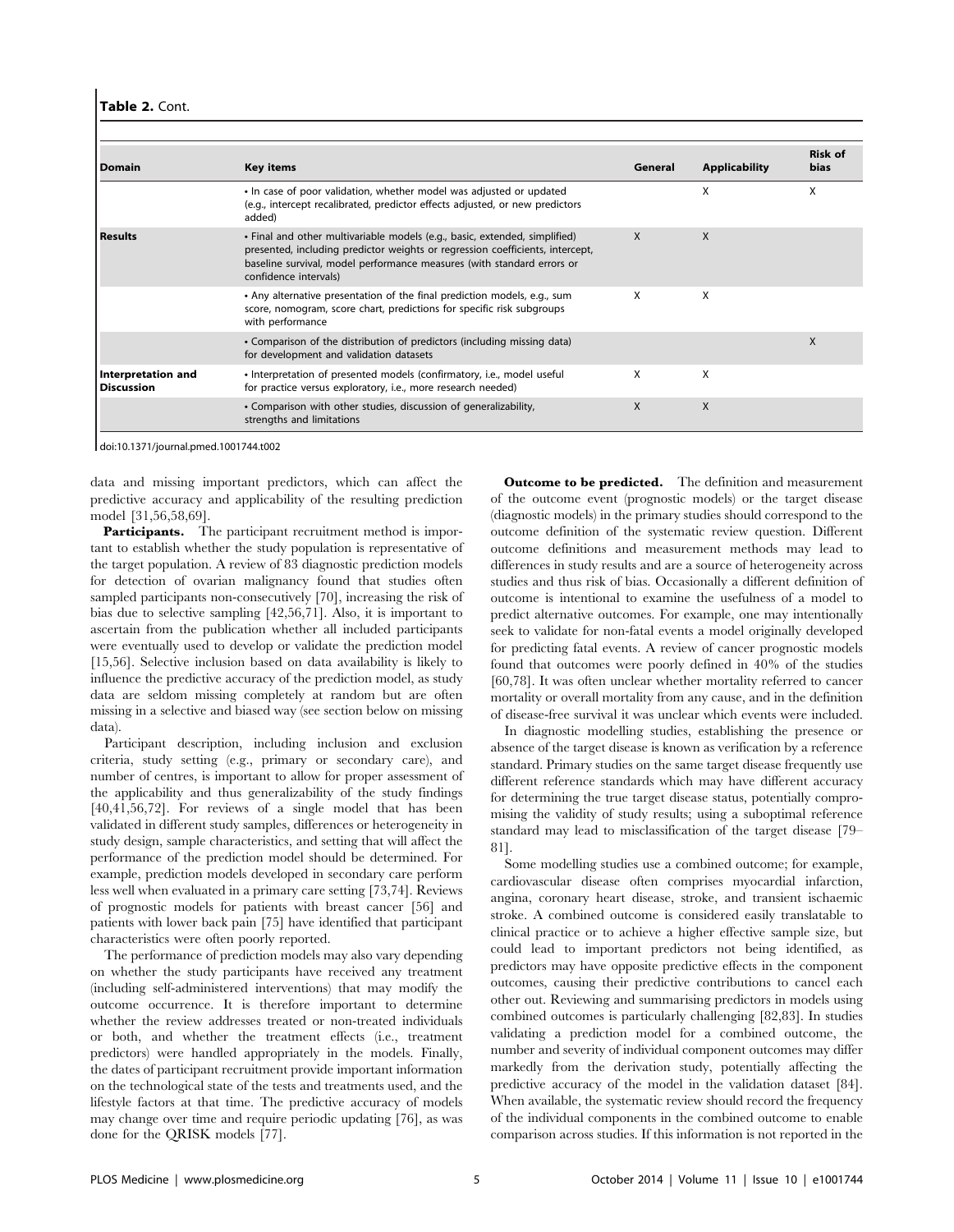## Box 2. Examples of Systematic Reviews of Prognostic or Diagnostic Prediction Models with Different Aims

## Reviews of prediction models for specific target populations (development and/or validation)

- Existing models for predicting the risk of having undiagnosed or developing (incident) type 2 diabetes in adults [15].
- Prognostic models for activities of daily living, to be used in the early post-stroke phase [46].

## Reviews of prediction models for specific outcomes in a target population (development and/or validation)

- Prognostic models for survival, for independence in activities of daily living, and for getting home, in patients with acute stroke [27].
- Prediction models for diagnosis of venous thromboembolism in patients suspected of having the disease [28].

#### Review of the performance of one or more specific models (validation)

- Predictive performance of the EuroSCORE for operative mortality following cardiac surgery when validated in other patient samples [139].
- $\bullet$  Relative predictive performance of specific prognostic models for occurrence of cardiovascular disease when applied in general populations [44].

## Reviews of all existing models in a particular clinical field (development and/or validation)

- Existing prognostic models in reproductive medicine [29].
- $\bullet$  Existing prognostic models in the traumatic brain setting [12].

## Review of methods and reporting of prediction models (development and/or validation)

- $\bullet$  Quality of reporting of diagnostic and prognostic modelling studies published in high impact general medical journals or in a specific time period [2,48].
- Reporting and methods used to develop prognostic models in cancer [60].

## Review of added value of specific predictor or updating of a specific model (development and/or validation)

- Added predictive value of C-reactive protein to the Framingham risk scores [134].
- Added predictive value of carotid imaging markers to existing cardiovascular predictors in the general population [140].

primary study and cannot be retrieved by contacting the study authors, then this should be reported in the systematic review.

In diagnostic studies the importance of assessing the reference test without knowledge of (i.e., blinded to) the results of the index tests is well established [35,40,54,69,79,80,85]. The same issue is also important in prognostic studies where the assessor of the outcome occurrence should be blinded to ascertainment of the predictor [47,48]. In the absence of blinding, the predictive ability of the model may be overestimated because the predictors may be used in assessing the outcome. Blinded outcome assessment, in both diagnostic and prognostic studies, is most important when outcomes require subjective interpretation (e.g., results from imaging) that could be biased by knowledge of predictors. For so-called ''hard'' outcomes, such as overall mortality, blinded outcome assessment is less important. However, cause-specific mortality may include subjective interpretation so that knowledge of the predictors could bias outcome assignment. Several reviews have reported that many studies did not blind the outcome measurement for the candidate predictors [70,81,86,87].

A special case of incorporating the predictor information in the outcome assessment is the use of so-called consensus or expert panel outcome assessments. This is often used in diagnostic studies for target diseases where the reference standard used in practice is known to include a subjective assessment of information [52,54,88,89]. Here, a consensus panel typically uses all available information on the study participants, including the predictors (or index tests) under study, to determine whether the target disease is present. The results of the predictors are directly and deliberately incorporated in the assessment of the target condition, usually leading to optimistic predictive accuracy of the developed models. This specific form of non-blinded outcome assessment bias is commonly referred to as ''incorporation bias'' [52,88,89].

In the prognostic setting, retrieval of the follow-up period or a summary of the follow-up from the primary studies deserves special attention. Disappointingly, these key details are often poorly reported [72,75]. A recent review found the number of participants with ten years follow-up was frequently not reported, even in studies validating prognostic models predicting a ten-year outcome [15].

Candidate predictors. Candidate predictors may range from simple patient demographics and clinical characteristics to advanced test results. We emphasise that candidate refers to the predictors chosen to be studied for their predictive performance, and not restricted to those included in the multivariable analysis [59]. The number of candidate predictors analysed in the primary studies is highly important. Together with the number of participants with the outcome (i.e., those with the event or the target disease) they contribute to the assessment of whether the model is likely to be overfitted. Overfitting occurs when idiosyncratic features of the development data attain spurious statistical significance and are retained in the final model: the model is too closely tailored to the data at hand [51,58]. These models do not produce inaccurate predictions in the dataset from which they are developed, but they do when applied to other individuals. Predictions tend to be too extreme; low predicted risks will be too low and high predicted risks too high. Overfitting thus leads to models that are not transportable or generalizable.

Different definitions and measurement methods of candidate predictors are a potential source of heterogeneity and thus risk of bias, and the use of different measurement methods may affect the strength of predictors and influence whether the predictors ultimately are included in the prediction model [42,61]. For example, type 2 diabetes mellitus, a known risk factor and therefore predictor for cardiovascular disease, can be defined by an oral glucose tolerance test, HbA1c measurement, fasting plasma glucose measurement, or even by self-report. These different predictors may have different predictive effects in the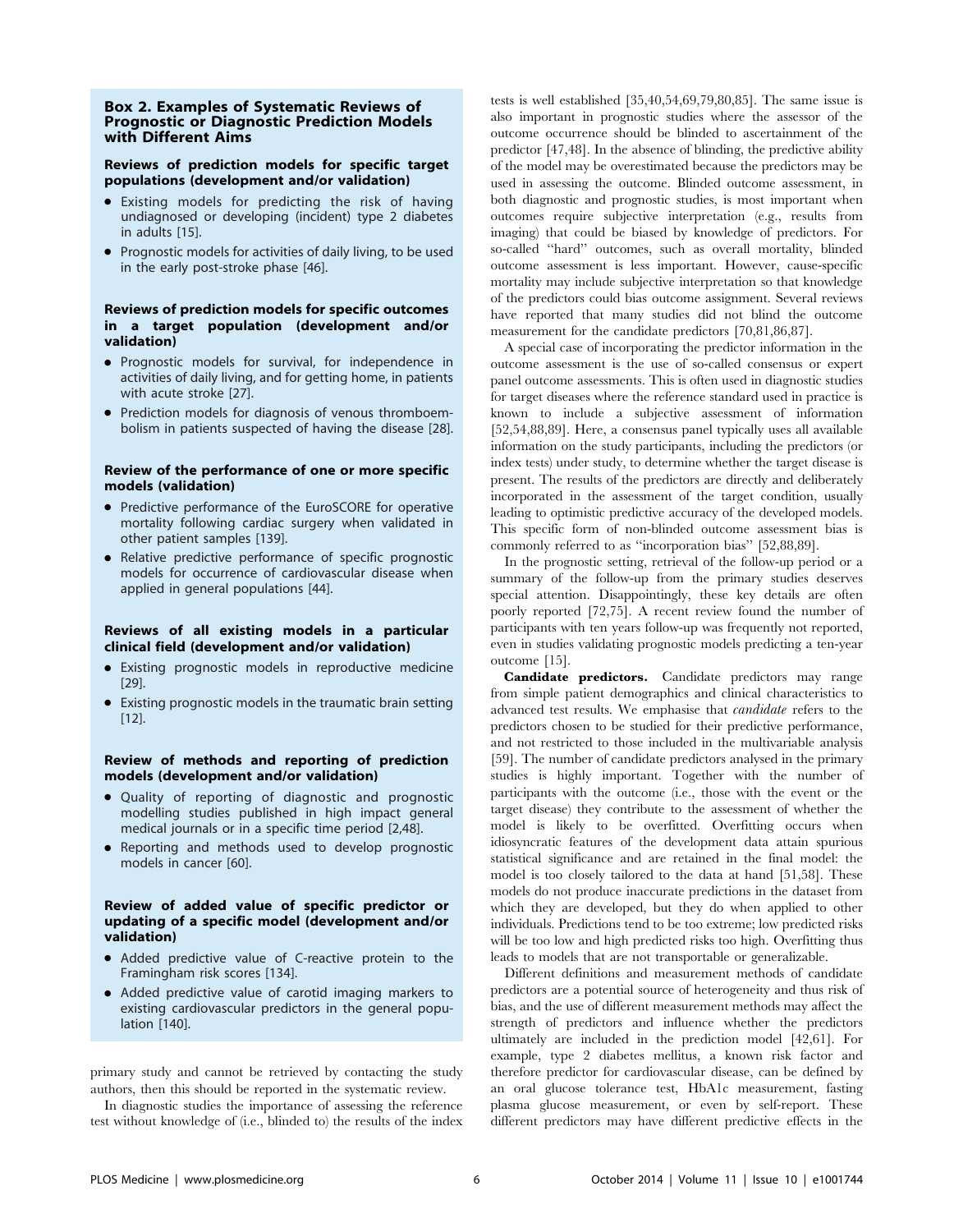multivariable models. Also, models including predictors measured using routinely accessible equipment are likely more generalizable than predictors measured with less available techniques [61]. As with the outcome, the definition and measurement method of the predictors may sometimes be intentionally different when evaluating an existing model in a separate dataset. The review should highlight differences in definitions or measurement methods of any of the predictors, so readers can place the results in context.

Candidate predictors that can vary over time should be available and measured at the time of intended use of the prediction model, not at a later moment in time or after the outcome has occurred [47,90].

As described for outcome assessment, measurement of predictors with knowledge of outcome information may inflate the predictive accuracy of the predictors and thus of the final prediction model. This concern particularly applies to predictors requiring subjective interpretation. In prospective studies, predictor assessment is inherently blinded, as it is completed prior to outcome occurrence. It may also be important to blind assessment of predictors to each other, particularly if a review seeks to address the predictive contribution of an additional subjective predictor beyond previously obtained predictors. For example, if the predictive ability of an MRI in addition to laboratory measurements is studied, the MRI should be interpreted blinded to the laboratory measurements to reduce possible bias [73,91].

The methods used to handle predictors in the analysis can influence which predictors are selected for inclusion in the model and so affect model predictions. Continuous or categorical predictors are frequently dichotomised for the analysis [2,42,56,60,78] despite strong evidence and recommendations to the contrary [92–94]. Categorisation assumes a constant risk up to the cut-point and then a different risk beyond the cut-point, which is implausible and nonsensical. In addition, dichotomising discards information and commonly results in a loss of power [93]. Dichotomising predictors, particularly when choosing a so-called ''optimal'' cut point based on data from one study, often causes selection of spurious predictors and overfitting, reducing the reliability and applicability of model predictions in new patients [55,93–96].

Sample size. One of the biggest concerns when developing a prediction model is the risk of overfitting. For dichotomous outcomes, overfitting typically arises when the number of individuals with the outcome (event or target disease) of interest is small relative to the number of variables. The number of variables includes all candidate predictors, transformations for continuous predictors, indicator variables for categorical predictors, and interactions examined. The number of events-pervariable (EPV) is commonly used to calculate the sample size, where attaining a sample size with an EPV of ten or more is frequently recommended to avoid overfitting [97–101]. For studies validating prediction models, sample size considerations are not well established, but a minimum of 100 events and 100 non-events have been suggested [102]. For continuous outcomes, 20 participants per predictor have been recommended [51].

A systematic review should therefore record both the number of individuals in the study and the number of individuals with the outcome or target disease. Numerous systematic reviews of prediction models have reported that the number of events per candidate predictor is often poorly reported and, when it is reported, that the EPV is often less than ten [2,15,56,78].

Missing data. In all types of medical studies, including prediction modelling, some data is not available or not recorded. Differences between studies in the extent and type of missing data and the methods used to handle this missing data may greatly

influence model development and predictive performance. Knowing the number of participants with any missing data across all included studies and whether these participants were included in model development or validation is important to understanding possible biases in prediction modelling studies. However, reporting on the frequency and type of missing data is often poor  $[2,15,56,62,78,103-105]$  despite the adverse effects of missing data on development, validation, and updating of a prediction model [34,103,105–112]. These adverse effects are related to the amount of missing data [112] and the extent to which data are missing completely at random [108,111]. Missing data are seldom missing completely at random; the missing data are often related to other observed participant data. Consequently, participants with completely observed data are different from those with missing data. A so-called complete-case analysis, which simply deletes participants with a missing value, thus leaves a non-random subset of the original study sample, yielding invalid predictive performance, both when developing and when validating a prediction model. Only if omitted participants are a completely random subset of the original study sample will the estimated predictor-outcome associations and predictive performance measures of the prediction model be unbiased [113]. Multiple imputation is generally acknowledged as the preferred method for handling missing data in prediction research. In this strategy, missing observations are substituted by plausible estimated values derived from analysis of the available data. However, when data are ''missing not at random'', i.e., missing data is still partly due to unobserved data or characteristics of the participants, multiple imputation does not sufficiently solve the invalidity problem [107,112,113].

Detailed reporting in primary studies on whether missing data may reasonably be missing at random (by comparison of the participants with and without missing values) is invaluable for reviewers to judge the potential for bias. Numerous recommendations for reporting missing data in medical research have been proposed [103,104,114,115]. It is therefore important during the systematic review to record from the primary studies whether the presence of missing data (how much and how handled) was mentioned.

Model development. In appraising studies that include model development, first the type of model (e.g., logistic, survival, machine learning, other models) used should be assessed. It is important to summarise and understand key components that might lead to bias and variability between models. An important source of bias in model development is in the method of selecting the final predictors, especially in studies with a small sample size. We split the selection of predictors into two components, the selection of predictors for inclusion in the multivariable analysis and selection during multivariable modelling. The use of different predictor selection methods and criteria for predictor inclusion across studies may yield different models and different amounts of bias. These issues should thus be carefully documented during the review.

Selection of predictors for inclusion in multivariable modelling. In some model development studies, predictors are selected for inclusion in the multivariable modelling based on the association of each candidate predictor with the outcome. Although common, such screening or pre-selection based on univariable significance testing carries a great risk of so-called predictor selection bias [51,56,58,116]. Predictor selection bias occurs when predictors selected for inclusion in multivariable modeling have a large but spurious association with the outcome. Including such predictors increases the likelihood of overfitting and thus over-optimistic predictions of a model's performance for other individuals.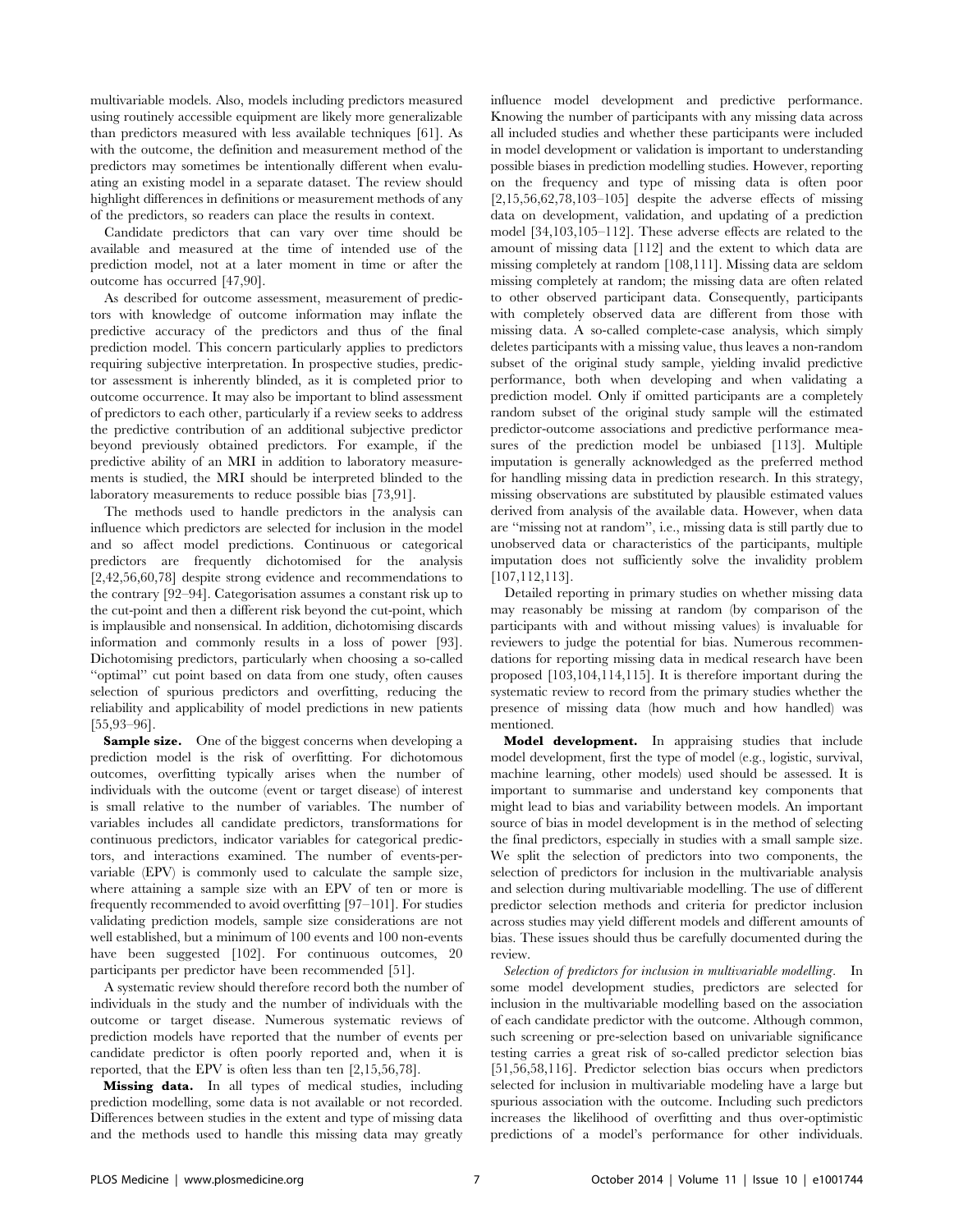Furthermore, predictors that show no association with the outcome in univariable analysis because of small sample size may become associated with the outcome after adjustment for other predictors. The risk of predictor selection bias is greater in smaller datasets (when the EPV ratio is small), and when there are notably weak predictors.

Bias in predictor selection may also occur when continuous predictors are categorised. As discussed, it is recommended to keep continuous variables continuous and to check whether nonlinear transformations (e.g., using restricted cubic splines or fractional polynomials) are indicated [45,51,58,93,94,96].

The systematic review should record how many candidate predictors were examined, any methods used to select predictors, and any methods used to transform predictors prior to inclusion in the multivariable analysis to assess risk of bias.

Selection of predictors during multivariable modelling. Just as the selection of predictors for inclusion in the multivariable modelling can contribute to optimistic and biased models due to overfitting, so can the selection of predictors during multivariable modelling. There is no consensus on the best method, but certain methods have been shown to be less useful and increase the risk of model overfitting, such as forward selection techniques [51,55,58,117]. Two of the most commonly used methods are the ''full model approach'', and ''backward elimination''. The full model approach pre-specifies all predictors in the final model and no predictors are omitted, which avoids predictor selection bias [51,58]. Whilst this approach sounds attractive, it requires substantive prior knowledge about the most promising candidate predictors [59], which is not always straightforward. Backward elimination starts with all candidate predictors in the model and runs a sequence of statistical tests to remove them from or keep them in the model based on a pre-specified criterion. Possible criteria for predictor inclusion include Akaike or Bayesian Information Criterion, the use of a nominal p-value (e.g.,  $\leq 0.05$  based on the log likelihood ratio test in regression approaches), or using a change in the model's c-index (see below) [58]. The choice of a relatively small nominal significance level for predictor selection (e.g., p-value $\lt$  $0.05$  or even  $\leq 0.01$ ) generates models with fewer predictors, but increases the chance of missing potentially important predictors, while larger levels (e.g.,  $p<0.20$  or  $p<0.25$ ) increase the risk of selecting less important predictors. In both cases, overfitting may arise, particularly in small datasets [51,55,58,59].

To address possible overfitting of a model, shrinkage techniques can be used to adjust the estimated weights of the predictors. The corresponding adjusted estimates of predictive performance are likely to be closer to the predictive accuracy that will be found when the developed model is applied to other individuals. Hence, studies that develop prediction models that are adjusted or shrunk are less prone to bias. The need for use of shrinkage methods increases with smaller datasets, although in datasets with a low number of EPV, even shrinkage methods cannot account for all bias [51,58,117,118].

Given the strengths and weaknesses of various modelling and predictor selection strategies, the systematic review should record all information on the multivariable modelling, so readers can gain insight into how each model was developed.

Model performance. Regardless of the statistical method used to develop or validate the model, various model performance measures such as calibration, discrimination, (re)classification, and overall measures of performance may be used [51,58,117]. Calibration and discrimination should always be recorded when reviewing clinical prediction models. Calibration refers to how well the predicted risks compare to the observed outcomes; preferably this is evaluated graphically by plotting observed against predicted event rates [51,58,119]. For time-to-event models using, e.g., Cox regression, calibration is usually evaluated at specific time points by comparing observed and predicted risks for groups of individuals [119]. Calibration plots are often supplemented by a formal statistical test, the Hosmer-Lemeshow test for logistic regression and its equivalent for Cox regression. However, such tests have frequently been criticised because of the limited statistical power to assess poor calibration and being oversensitive in large samples [58,117,120,121]. Furthermore, the Hosmer-Lemeshow test gives no indication of the direction or magnitude of any miscalibration. Discrimination refers to how well the model differentiates between those with and without the outcome and is typically assessed using the  $c$ -statistic, which is the equivalent to the area-under-the-curve of a receiver operating characteristic curve. The c-statistic should not be used as the only performance measure, however, since it is influenced by the distribution of predictor values and is often insensitive to inclusion of an additional predictor in the model [59,122–125].

Classification measures, notably sensitivity and specificity, may also be presented. However, the use of these measures requires a predefined probability threshold. The same model would show very different sensitivity and specificity depending on the chosen threshold. The reporting of performance based on thresholds chosen from the data itself can produce over-optimistic and biased performance [95].

Reclassification measures, such as net reclassification improvement or index (NRI), evaluate whether a single biomarker has any incremental value to a prediction model [124,126]. Their use has been criticised as they rely on a priori–defined probability thresholds and do not account for difference in consequences of falsely reclassified individuals [122,127,128]. Furthermore, NRI is a measure of comparative performance and is therefore not directly useful as a measure of performance of a single model.

Recent systematic reviews have found the reporting of performance measures to be poor, with reliance on measures of discrimination [2,15,60]. Objective evaluation across multiple studies and models is difficult if other aspects of model performance are missing. Systematic reviews should ensure that if possible, at a minimum, aspects of discrimination and calibration are extracted. For a full appraisal of models across multiple studies, systematic reviews should also record whether the primary study actually evaluated both calibration and discrimination. The absence of either component makes a full appraisal of prediction models difficult.

Model evaluation. When the predictive performance measures described above are evaluated or estimated in the same dataset used to develop the model, they are termed ''apparent performance''. The apparent performance tends to be biased (i.e., overestimated relative to performance in other individuals). Regardless of which modelling technique (regression, neural network, or machine learning techniques) is used, this risk of bias is more pronounced when the development dataset is small, the number of candidate predictors is large relative to the number of outcomes, data-driven predictor selection techniques have been applied, and shrinkage techniques have not been used. The assessment of the performance of prediction models should not rely on the development dataset, but rather be evaluated on other data. In fact, evaluation in an independent dataset is all that matters; how the model was derived is of minor importance [49]. Quantifying model performance in other individuals is often referred to as model validation (Box 1) [1,32,49,51,56,58,59, 119,129,130]. Several strategies exist depending on the availability of data, but are broadly categorised as internal and external validation [1,32,49,51,56,58,59,129].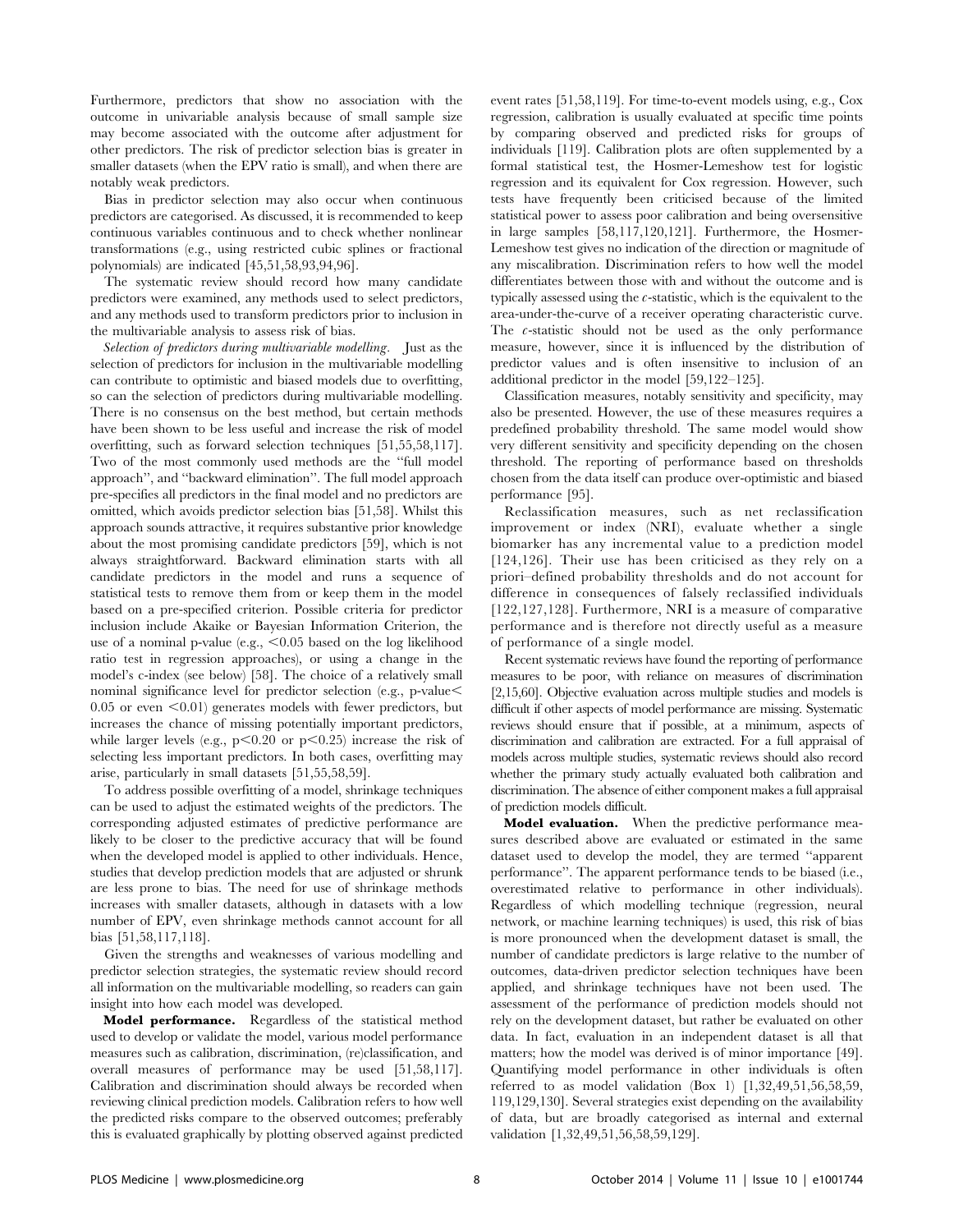Often the original dataset is randomly divided into a development sample and validation sample. However, this approach merely creates two similar but smaller datasets differing only by chance, and generally provides little additional information beyond the apparent performance, and for large datasets, the difference in performance in the development and validation dataset is even negligible, as expected [3,32,56,58,131]. Moreover, the method is statistically inefficient because not all available data are used to develop the prediction model, increasing the likelihood of overfitting, particularly in small datasets. Thus, for small datasets, the use of split-sample methods actually increases the risk of bias, whilst for large datasets there is no practical benefit [61]. If splitting the data is to be considered in large datasets, then a nonrandom split is preferable, for example splitting by time, centre, or geographic location [49,51,56,58,59,129].

Internal validation using resampling (Box 1) is a method to estimate the amount of overfitting or optimism in the apparent predictive performance of the developed model, for which no other data than the original study sample is used. Internal validation by resampling quantifies bias in the apparent model performance. Rather than cross validation, bootstrapping resampling methods are generally regarded as the preferred internal validation method, as all the data is used for model development and for model evaluation. Regardless of the modelling technique, bootstrapping is particularly recommended in small datasets with many candidate predictors and when predictor selection techniques have been used [3,49,51, 55,58,59]. In addition to capturing optimism in model performance, bootstrapping provides a shrinkage factor to adjust the estimated regression coefficients and apparent model performance for such overfitting.

Preferably, the predictive performance of a model is quantified in data that were not part of the development study data, but external to it (Type 3, Box 1). External data can differ in time (temporal validation) or location (geographical validation) from the data used to derive the prediction model. Usually this second dataset is comparable to the first, for example, in patients' clinical and demographic characteristics, reflecting the target population of the model development study. Sometimes, however, it is of interest to examine whether a model can also have predictive ability in other scenarios. For example, a validation dataset may differ in the clinical setting of participants (e.g., primary care versus secondary care), in the age range of participants (children versus adults), in the clinical inclusion criteria, or even by using different predictor or outcome definitions and measurements [1,31,32,56,129,132]. A crucial point is that a validation study should evaluate the exact published model (formula) derived from the initial data. Repeating the original modelling process in the validation data, refitting the model on new data, or fitting the linear predictor (in case a regression modelling technique was used) as a single term on the new data is not model validation, but rather model re-development [3,32,49,51,56,58,119]. If an existing model shows poor performance when evaluated in other individuals, researchers may adjust, update, or recalibrate the original model based on the validation data to increase performance. Such updating may range from adjusting the baseline risk (intercept or hazard) of the original model, to adjusting the predictor weights or regression coefficients, to adding new predictors or deleting existing predictors from the model [53,58,133]. Model updating, if done, usually follows an external validation of a previously published prediction model (Type 3, Box 1).

Systematic reviews should thus identify whether reported performance measures of the prediction models were obtained

using only the development data (apparent performance), were corrected for optimism (e.g., using resampling techniques), used a random split-sample approach, or were based on performance in separate (external) datasets. If separate datasets have been used to develop and validate a prediction model, it is important to report any differences between the datasets. Updating or recalibrating a model based on external data should also be reported, if done. External validation studies provide the best insight into the performance of a model, indicating how useful it might be in other participants, centres, regions, or settings. However, many reviews have shown that external validation studies are generally uncommon [1,12,14,15,27,29,56,78].

Results. The results of the models in the review should match the systematic review question. If the aim is to review all existing prediction models in a particular clinical area, or for a particular outcome or groups of individuals (Box 2), results may include the components of the different models that have been developed, including the selected predictors, predictor weights, or regression coefficients (in case a regression approach was used) and their precision estimates, in addition to the performance of these models [12,27,29,45]. If the aim is to review the reproducibility or predictive performance of the same model(s) across different study samples (external validation), as for example in [44,134,139], the predictive accuracy measures and their precision estimates are important to focus on, whilst issues surrounding the development of the models are less relevant to report.

As models are usually developed to estimate an individual's outcome probability, it is important to capture and record whether this can actually be done from the published model. The format used to present models in the original papers should be extracted. Options include the original model formula (e.g., the regression equation if a regression approach was used to develop the model) enabling direct probability estimation, rounded scoring rules, or predefined risk groups with corresponding predicted and observed outcome probabilities. Rounding or simplifying original predictor weights or regression coefficients is likely to cause a loss in predictive accuracy. Hence, if relevant, the systematic review should report the performance measures of the original and ''rounded'' models where this information is available in the published primary report [32].

Risk groups are frequently presented. For reasons described above, data driven methods to create risk groups, such as the ''optimal'' probability threshold method or at the median, are not recommended [135]. Therefore, it is important to note if and how risk groups were created. Recent reviews in oncology highlighted poor methods and poor reporting for creating risk groups [56,60].

When a review includes both development and validation studies of the same model(s), or several external validations of the same model, reporting differences in frequency (binary) and distribution (continuous) of the predictors and outcomes across the study samples is recommended, as a different case-mix is known to result in different predicted risks that may influence model performance measures [49,53,129,133,136,137].

Interpretation and discussion. All tools for reporting of medical studies recommend discussing strengths, weaknesses, and future challenges of a study and its reported results [33–37], including the PRISMA statement for reporting of systematic reviews itself [38]. How a model was developed and validated and its reported performance give insight into whether the reviewed model is likely to be useful, and for whom. Conclusions about model performance and applicability should be based on the validation results of the model, the comparison with other studies and other prediction models, and study strengths and weaknesses,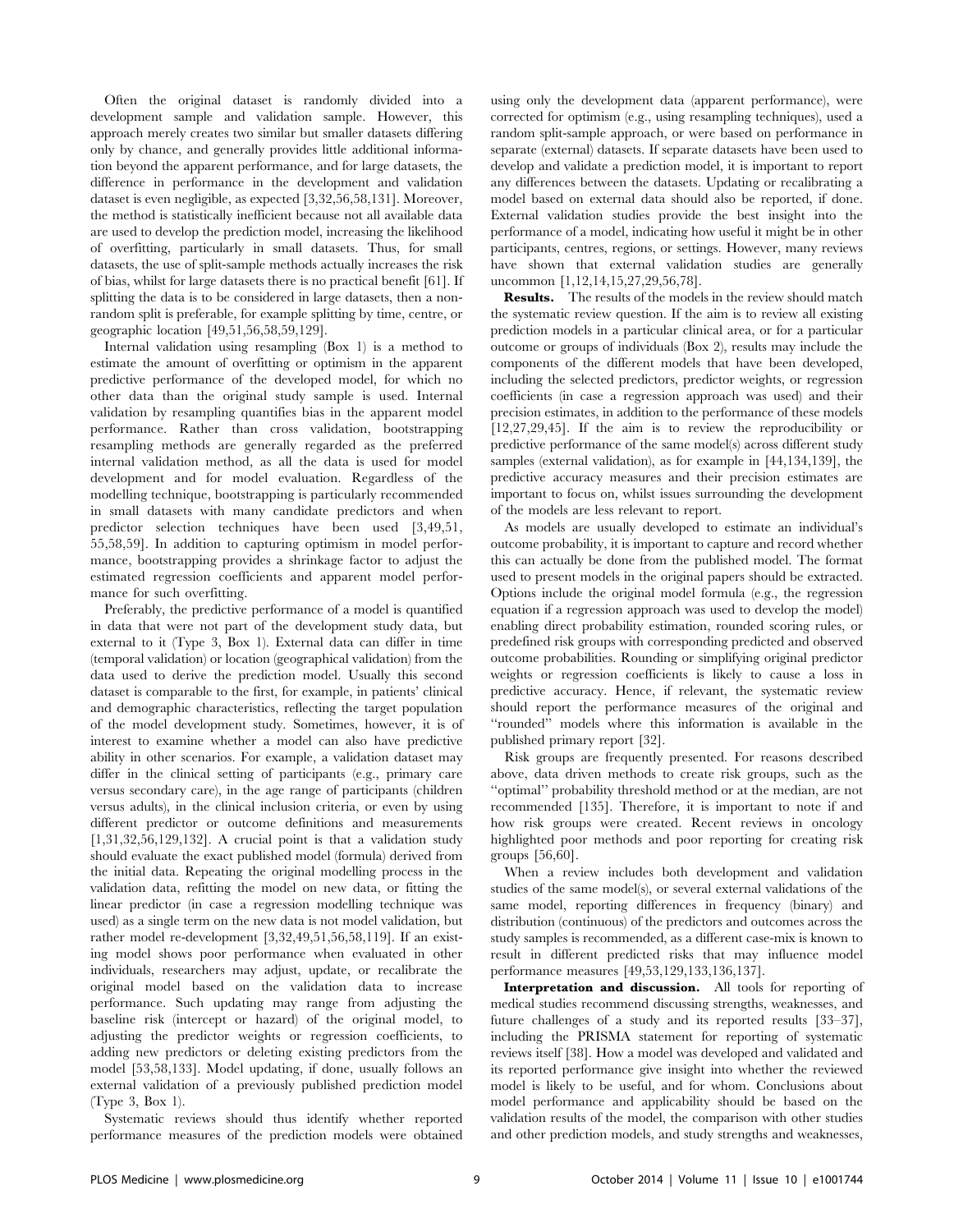rather than predictor effects or corresponding p-values. Furthermore, one may like to overview the performance of all prediction models for a specific outcome or target population before making decisions on which model to apply in routine practice [138].

#### Conclusion

In contrast to systematic reviews of therapeutic and diagnostic test accuracy studies, there is no formal checklist for guidance on defining a proper review question, let alone for data extraction or critical appraisal of primary studies on the development or validation of diagnostic or prognostic prediction models, despite the sharp increase of such studies in the past decade. We combined published risk-of-bias tools, existing critical appraisal checklists for systematic reviews of randomised therapeutic trials and diagnostic test accuracy research, methodological recommendations for conduct and reporting of prediction model research, and data extraction sheets used in published reviews of prediction modelling studies to provide the CHARMS checklist. The checklist is

#### References

- 1. Reilly BM, Evans AT (2006) Translating clinical research into clinical practice: impact of using prediction rules to make decisions. Ann Intern Med 144: 201– 209.
- 2. Bouwmeester W, Zuithoff NP, Mallett S, Geerlings MI, Vergouwe Y, et al. (2012) Reporting and methods in clinical prediction research: a systematic review. PLoS Med 9: 1–12.
- 3. Steyerberg EW, Moons KG, van der Windt DA, Hayden JA, Perel P, et al. (2013) Prognosis Research Strategy (PROGRESS) 3: prognostic model research. PLoS Med 10: e1001381.
- 4. Wells PS, Hirsh J, Anderson DR, Lensing AW, Foster G, et al. (1998) A simple clinical model for the diagnosis of deep-vein thrombosis combined with impedance plethysmography: potential for an improvement in the diagnostic process. J Intern Med 243: 15–23.
- 5. Oudega R, Moons KG, Hoes AW (2005) Ruling out deep venous thrombosis in primary care. A simple diagnostic algorithm including D-dimer testing. Thromb Haemost 94: 200–205.
- 6. Stiell IG, Greenberg GH, McKnight RD, Nair RC, McDowell I, et al. (1993) Decision rules for the use of radiography in acute ankle injuries. Refinement and prospective validation. JAMA 269: 1127–1132.
- 7. Rietveld RP, ter Riet G, Bindels PJ, Sloos JH, van Weert HC (2004) Predicting bacterial cause in infectious conjunctivitis: cohort study on informativeness of combinations of signs and symptoms. BMJ 329: 206–210.
- 8. Galea MH, Blamey RW, Elston CE, Ellis IO (1992) The Nottingham Prognostic Index in primary breast cancer. Breast Cancer Res Treat 22: 207– 219.
- 9. Nashef SA, Roques F, Michel P, Gauducheau E, Lemeshow S, et al. (1999) European system for cardiac operative risk evaluation (EuroSCORE). Eur J Cardiothorac Surg 16: 9–13.
- 10. Wilson PW, D'Agostino RB, Levy D, Belanger AM, Silbershatz H, et al. (1998) Prediction of coronary heart disease using risk factor categories. Circulation 97: 1837–1847.
- 11. Lindstrom J, Tuomilehto J (2003) The diabetes risk score: a practical tool to predict type 2 diabetes risk. Diabetes Care 26: 725–731.
- 12. Perel P, Edwards P, Wentz R, Roberts I (2006) Systematic review of prognostic models in traumatic brain injury. BMC Med Inform Decis Mak 6: 38.
- 13. Altman (2007) Prognostic models: a methodological framework and review of models for breast cancer. In: Lyman GH, Burstein HJ, editor. Breast cancer Translational therapeutic strategies. New York Informa Healtcare. pp. 11–25.
- 14. van Dieren S, Beulens JW, Kengne AP, Peelen LM, Rutten GE, et al. (2012) Prediction models for the risk of cardiovascular disease in patients with type 2 diabetes: a systematic review. Heart 98: 360–369.
- 15. Collins GS, Mallett S, Omar O, Yu LM (2011) Developing risk prediction models for type 2 diabetes: a systematic review of methodology and reporting. BMC Med 9: 103.
- 16. Ettema RG, Peelen LM, Schuurmans MJ, Nierich AP, Kalkman CJ, et al. (2010) Prediction models for prolonged intensive care unit stay after cardiac surgery: systematic review and validation study. Circulation 122: 682–689.
- 17. Rabar S, Lau R, O'Flynn N, Li L, Barry P (2012) Risk assessment of fragility fractures: summary of NICE guidance. BMJ 345: e3698.
- 18. Goff DC Jr, Lloyd-Jones DM, Bennett G, Coady S, D'Agostino RB Sr, et al. (2013) 2013 ACC/AHA Guideline on the Assessment of Cardiovascular Risk: A Report of the American College of Cardiology/American Heart Association Task Force on Practice Guidelines. Circulation 129: S49–S73.
- 19. Riley RD, Ridley G, Williams K, Altman DG, Hayden J, et al. (2007) Prognosis research: toward evidence-based results and a Cochrane methods group. J Clin Epidemiol 60: 863–865; author reply 865–866.

intended to help frame the review question, design the review, and extract the relevant items from the reports of the primary prediction modelling studies and to guide assessment of the risk of bias and the applicability of the reviewed prediction models. We recognise that this checklist will require further evaluation and use to adjust and improve CHARMS.

## Supporting Information

Text S1 A one-page checklist of relevant items to extract from individual studies in a systematic review of prediction models. (DOCX)

## Author Contributions

Wrote the first draft of the manuscript: KGMM JAHdG GSC. Wrote the paper: KGMM JAHdG WB YV SM DGA JBR GSC. [ICMJE](http://www.icmje.org/) criteria for authorship read and met: KGMM JAHdG WB YV SM DGA JBR GSC. Agree with manuscript results and conclusions: KGMM JAHdG WB YV SM DGA JBR GSC.

- 20. Hemingway H (2006) Prognosis research: why is Dr. Lydgate still waiting? J Clin Epidemiol 59: 1229–1238.
- 21. Ingui BJ, Rogers MA (2001) Searching for clinical prediction rules in MEDLINE. J Am Med Inform Assoc 8: 391–397.
- 22. Wong SS, Wilczynski NL, Haynes RB, Ramkissoonsingh R, Hedges Team (2003) Developing optimal search strategies for detecting sound clinical prediction studies in MEDLINE. AMIA Annu Symp Proc 2003: 728– 732.
- 23. Keogh C, Wallace E, O'Brien KK, Murphy PJ, Teljeur C, et al. (2011) Optimized retrieval of primary care clinical prediction rules from MEDLINE to establish a Web-based register. J Clin Epidemiol 64: 848–860.
- 24. Geersing GJ, Bouwmeester W, Zuithoff P, Spijker R, Leeflang M, et al. (2012) Search filters for finding prognostic and diagnostic prediction studies in Medline to enhance systematic reviews. PLoS ONE 7: e32844.
- 25. Hayden JA, Cote P, Bombardier C (2006) Evaluation of the quality of prognosis studies in systematic reviews. Ann Intern Med 144: 427–437.
- 26. Hayden JA, van der Windt DA, Cartwright JL, Cote P, Bombardier C (2013) Assessing bias in studies of prognostic factors. Ann Intern Med 158: 280–286.
- 27. Counsell C, Dennis M (2001) Systematic review of prognostic models in patients with acute stroke. Cerebrovasc Dis 12: 159–170.
- 28. Tamariz LJ, Eng J, Segal JB, Krishnan JA, Bolger DT, et al. (2004) Usefulness of clinical prediction rules for the diagnosis of venous thromboembolism: A systematic review. Am J Med 117: 676.
- 29. Leushuis E, van der Steeg JW, Steures P, Bossuyt PM, Eijkemans MJ, et al. (2009) Prediction models in reproductive medicine: a critical appraisal. Hum Reprod Update 15: 537–552.
- 30. Mallett S, Timmer A, Sauerbrei W, Altman DG (2010) Reporting of prognostic studies of tumour markers: a review of published articles in relation to REMARK guidelines. Br J Cancer 102: 173–180.
- 31. Moons KG, Altman DG, Vergouwe Y, Royston P (2009) Prognosis and prognostic research: application and impact of prognostic models in clinical practice. BMJ 338: 1487–1490.
- 32. Moons KG, Kengne AP, Grobbee DE, Royston P, Vergouwe Y, et al. (2012) Risk prediction models: II. External validation, model updating, and impact assessment. Heart 98: 691–698.
- 33. Moher D, Hopewell S, Schulz KF, Montori V, Gotzsche PC, et al. (2010) CONSORT 2010 Explanation and Elaboration: Updated guidelines for reporting parallel group randomised trials. J Clin Epidemiol 63: e1–37.
- 34. McShane LM, Altman DG, Sauerbrei W, Taube SE, Gion M, et al. (2005) REporting recommendations for tumour MARKer prognostic studies (RE-MARK). Br J Cancer 93: 387–391.
- 35. Bossuyt PM, Reitsma JB, Bruns DE, Gatsonis CA, Glasziou PP, et al. (2003) The STARD statement for reporting studies of diagnostic accuracy: explanation and elaboration. Clin Chem 49: 7–18.
- 36. von Elm E, Altman DG, Egger M, Pocock SJ, Gotzsche PC, et al. (2007) The Strengthening the Reporting of Observational Studies in Epidemiology (STROBE) statement: guidelines for reporting observational studies. Ann Intern Med 147: 573–577.
- 37. Janssens AC, Ioannidis JP, Bedrosian S, Boffetta P, Dolan SM, et al. (2011) Strengthening the reporting of genetic risk prediction studies (GRIPS): explanation and elaboration. Eur J Epidemiol 26: 313–337.
- 38. Liberati A, Altman DG, Tetzlaff J, Mulrow C, Gotzsche PC, et al. (2009) The PRISMA Statement for Reporting Systematic Reviews and Meta-Analyses of Studies That Evaluate Health Care Interventions: Explanation and Elaboration. Ann Intern Med 151: W65–W94.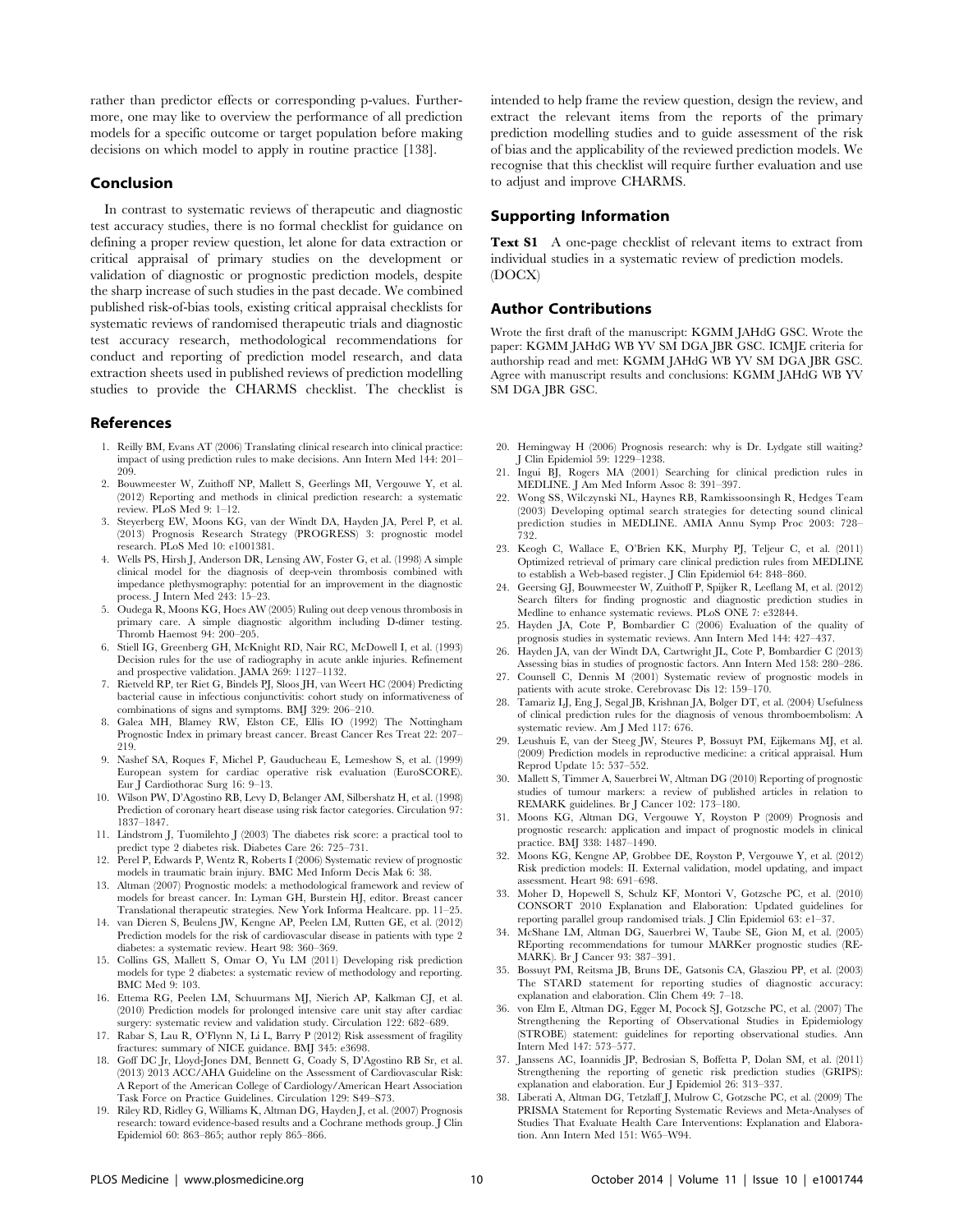- 39. Higgins JP, Altman DG, Gotzsche PC, Juni P, Moher D, et al. (2011) The Cochrane Collaboration's tool for assessing risk of bias in randomised trials. BMJ 343: d5928.
- 40. Whiting P, Rutjes AW, Reitsma JB, Bossuyt PM, Kleijnen J (2003) The development of QUADAS: a tool for the quality assessment of studies of diagnostic accuracy included in systematic reviews. BMC Med Res Methodol 3: 25.
- 41. Whiting PF, Rutjes AW, Westwood ME, Mallett S, Deeks JJ, et al. (2011) QUADAS-2: a revised tool for the quality assessment of diagnostic accuracy studies. Ann Intern Med 155: 529–536.
- 42. Altman DG (2001) Systematic reviews of evaluations of prognostic variables. BMJ 323: 224–228.
- 43. Kyzas PA, Denaxa-Kyza D, Ioannidis JP (2007) Quality of reporting of cancer prognostic marker studies: association with reported prognostic effect. J Natl Cancer Inst 99: 236–243.
- 44. Siontis GC, Tzoulaki I, Siontis KC, Ioannidis JP (2012) Comparisons of established risk prediction models for cardiovascular disease: systematic review. BMJ 344: e3318.
- 45. Shariat SF, Karakiewicz PI, Margulis V, Kattan MW (2008) Inventory of prostate cancer predictive tools. Curr Opin Urol 18: 279–296.
- 46. Veerbeek JM, Kwakkel G, van Wegen EE, Ket JC, Heymans MW (2011) Early prediction of outcome of activities of daily living after stroke: a systematic review. Stroke 42: 1482–1488.
- 47. Moons KG, Royston P, Vergouwe Y, Grobbee DE, Altman DG (2009) Prognosis and prognostic research: what, why, and how? BMJ 338: 1317–1320.
- 48. Laupacis A, Sekar N, Stiell IG (1997) Clinical prediction rules. A review and suggested modifications of methodological standards. JAMA 277: 488–494.
- 49. Altman DG, Royston P (2000) What do we mean by validating a prognostic model? Stat Med 19: 453–473.
- 50. McGinn TG, Guyatt GH, Wyer PC, Naylor CD, Stiell IG, et al. (2000) Users' guides to the medical literature: XXII: how to use articles about clinical decision rules. Evidence-Based Medicine Working Group. JAMA 284: 79–84.
- 51. Harrell FE (2001) Regression Modeling Strategies. New York: Springer-Verlag. 52. Moons KG, Grobbee DE (2002) Diagnostic studies as multivariable, prediction
- research. J Epidemiol Community Health 56: 337–338. 53. Janssen KJ, Moons KG, Kalkman CJ, Grobbee DE, Vergouwe Y (2008)
- Updating methods improved the performance of a clinical prediction model in new patients. J Clin Epidemiol 61: 76–86.
- 54. Grobbee DE, Hoes AW (2009) Clinical Epidemiology Principles, Methods and Applications for Clinical Research. London: Jones and Bartlett Publishers. 413 pp.
- 55. Royston P, Moons KG, Altman DG, Vergouwe Y (2009) Prognosis and prognostic research: Developing a prognostic model. BMJ 338: b604.
- 56. Altman DG, Vergouwe Y, Royston P, Moons KG (2009) Prognosis and prognostic research: validating a prognostic model. BMJ 338: 1432–1435.
- 57. McGeechan K, Macaskill P, Irwig L, Liew G, Wong TY (2008) Assessing new biomarkers and predictive models for use in clinical practice: a clinician's guide. Arch Intern Med 168: 2304–2310.
- 58. Steyerberg EW (2009) Clinical prediction models: A practical approach to development, validation, and updating; Gail M, Krickeberg K, Samet J, Tsiati A, Wong W, editors. Rotterdam: Springer. 497 p.
- 59. Moons KG, Kengne AP, Woodward M, Royston P, Vergouwe Y, et al. (2012) Risk prediction models: I. Development, internal validation, and assessing the incremental value of a new (bio)marker. Heart 98: 683–690.
- 60. Mallett S, Royston P, Dutton S, Waters R, Altman DG (2010) Reporting methods in studies developing prognostic models in cancer: a review. BMC Med 8: 20.
- 61. Jacob M, Bruegger D, Conzen P, Becker BF, Finsterer U, et al. (2005) Development and validation of a mathematical algorithm for quantifying preoperative blood volume by means of the decrease in hematocrit resulting from acute normovolemic hemodilution. Transfusion 45: 562–571.
- 62. Collins GS, Omar O, Shanyinde M, Yu LM (2013) A systematic review finds prediction models for chronic kidney disease were poorly reported and often developed using inappropriate methods. J Clin Epidemiol 66: 268–277.
- 63. Vickers AJ, Cronin AM (2010) Everything you always wanted to know about evaluating prediction models (but were too afraid to ask). Urology 76: 1298– 1301.
- 64. Bolland MJ, Jackson R, Gamble GD, Grey A (2013) Discrepancies in predicted fracture risk in elderly people. BMJ 346: e8669.
- 65. Ganna A, Reilly M, de Faire U, Pedersen N, Magnusson P, et al. (2012) Risk prediction measures for case-cohort and nested case-control designs: an application to cardiovascular disease. Am J Epidemiol 175: 715–724.
- 66. Biesheuvel CJ, Vergouwe Y, Oudega R, Hoes AW, Grobbee DE, et al. (2008) Advantages of the nested case-control design in diagnostic research. BMC Med Res Methodol 8: 48.
- 67. Rutjes AW, Reitsma JB, Vandenbroucke JP, Glas AS, Bossuyt PM (2005) Casecontrol and two-gate designs in diagnostic accuracy studies. Clin Chem 51: 1335–1341.
- 68. van Zaane B, Vergouwe Y, Donders AR, Moons KG (2012) Comparison of approaches to estimate confidence intervals of post-test probabilities of diagnostic test results in a nested case-control study. BMC Med Res Methodol 12: 166.
- 69. Oostenbrink R, Moons KG, Bleeker SE, Moll HA, Grobbee DE (2003) Diagnostic research on routine care data: prospects and problems. J Clin Epidemiol 56: 501–506.
- 70. Geomini P, Kruitwagen R, Bremer GL, Cnossen J, Mol BW (2009) The accuracy of risk scores in predicting ovarian malignancy: a systematic review. Obstet Gynecol 113: 384–394.
- 71. Stiell IG, Wells GA (1999) Methodologic standards for the development of clinical decision rules in emergency medicine. Ann Emerg Med 33: 437–447.
- 72. Altman DG, Schulz KF, Moher D, Egger M, Davidoff F, et al. (2001) The revised CONSORT statement for reporting randomized trials: explanation and elaboration. Ann Intern Med 134: 663–694.
- 73. Knottnerus JA (2002) Challenges in dia-prognostic research. J Epidemiol Community Health 56: 340–341.
- 74. Oudega R, Moons KG, Hoes AW (2005) Limited value of patient history and physical examination in diagnosing deep vein thrombosis in primary care. Fam Pract 22: 86–91.
- 75. Beneciuk JM, Bishop MD, George SZ (2009) Clinical prediction rules for physical therapy interventions: a systematic review. Phys Ther 89: 114–124.
- 76. Minne L, Eslami S, de Keizer N, de Jonge E, de Rooij SE, et al. (2012) Effect of changes over time in the performance of a customized SAPS-II model on the quality of care assessment. Intensive Care Med 38: 40–46.
- 77. Collins GS, Altman DG (2012) Predicting the 10 year risk of cardiovascular disease in the United Kingdom: independent and external validation of an updated version of QRISK2. BMJ 344: e4181.
- 78. Mallett S, Royston P, Waters R, Dutton S, Altman DG (2010) Reporting performance of prognostic models in cancer: a review. BMC Med 8: 21.
- 79. Rutjes AW, Reitsma JB, Di Nisio M, Smidt N, van Rijn JC, et al. (2006) Evidence of bias and variation in diagnostic accuracy studies. CMAJ 174: 469– 476.
- 80. Whiting P, Rutjes AW, Reitsma JB, Glas AS, Bossuyt PM, et al. (2004) Sources of variation and bias in studies of diagnostic accuracy: a systematic review. Ann Intern Med 140: 189–202.
- 81. Hess EP, Thiruganasambandamoorthy V, Wells GA, Erwin P, Jaffe AS, et al. (2008) Diagnostic accuracy of clinical prediction rules to exclude acute coronary syndrome in the emergency department setting: a systematic review. CJEM 10: 373–382.
- 82. Ferreira-Gonzalez I, Busse JW, Heels-Ansdell D, Montori VM, Akl EA, et al. (2007) Problems with use of composite end points in cardiovascular trials: systematic review of randomised controlled trials. Bmj 334: 786.
- 83. Glynn RJ, Rosner B (2004) Methods to evaluate risks for composite end points and their individual components. J Clin Epidemiol 57: 113–122.
- 84. Gondrie MJ, Janssen KJ, Moons KG, van der Graaf Y (2012) A simple adaptation method improved the interpretability of prediction models for composite end points. J Clin Epidemiol 65: 946–953.
- 85. Lijmer JG, Mol BW, Heisterkamp S, Bonsel GJ, Prins MH, et al. (1999) Empirical evidence of design-related bias in studies of diagnostic tests. JAMA 282: 1061–1066.
- 86. Maguire JL, Boutis K, Uleryk EM, Laupacis A, Parkin PC (2009) Should a head-injured child receive a head CT scan? A systematic review of clinical prediction rules. Pediatrics 124: e145–154.
- 87. Serrano LA, Hess EP, Bellolio MF, Murad MH, Montori VM, et al. (2010) Accuracy and quality of clinical decision rules for syncope in the emergency department: a systematic review and meta-analysis. Ann Emerg Med 56: 362– 373 e361.
- 88. Reitsma JB, Rutjes AW, Khan KS, Coomarasamy A, Bossuyt PM (2009) A review of solutions for diagnostic accuracy studies with an imperfect or missing reference standard. J Clin Epidemiol 62: 797–806.
- 89. Rutjes A, Reitsma J, Coomarasamy A, Khan K, Bossuyt P (2007) Evaluation of diagnostic tests when there is no gold standard. A review of methods. Health Technol Assess 50: ix-51.
- 90. Walraven vC, Davis D, Forster AJ, Wells GA (2004) Time-dependent bias was common in survival analyses published in leading clinical journals. J Clin Epidemiol 57: 672–682.
- 91. Moons KG, Grobbee DE (2002) When should we remain blind and when should our eyes remain open in diagnostic studies? J Clin Epidemiol 55: 633– 636.
- 92. Bennette C, Vickers A (2012) Against quantiles: categorization of continuous variables in epidemiologic research, and its discontents. BMC Med Res Methodol 12: 21.
- 93. Royston P, Altman DG, Sauerbrei W (2006) Dichotomizing continuous predictors in multiple regression: a bad idea. Stat Med 25: 127–141.
- 94. Altman DG, Royston P (2006) The cost of dichotomising continuous variables. BMJ 332: 1080.
- 95. Leeflang MM, Moons KG, Reitsma JB, Zwinderman AH (2008) Bias in sensitivity and specificity caused by data-driven selection of optimal cutoff values: mechanisms, magnitude, and solutions. Clin Chem 54: 729–737.
- 96. Royston P, Sauerbrei W, Altman DG (2000) Modeling the effects of continuous risk factors. J Clin Epidemiol 53: 219–221.
- 97. Concato J, Peduzzi P, Holford TR, Feinstein AR (1995) Importance of events per independent variable in proportional hazards analysis. I. Background, goals, and general strategy. J Clin Epidemiol 48: 1495–1501.
- 98. Peduzzi P, Concato J, Feinstein AR, Holford TR (1995) Importance of events per independent variable in proportional hazards regression analysis. II.